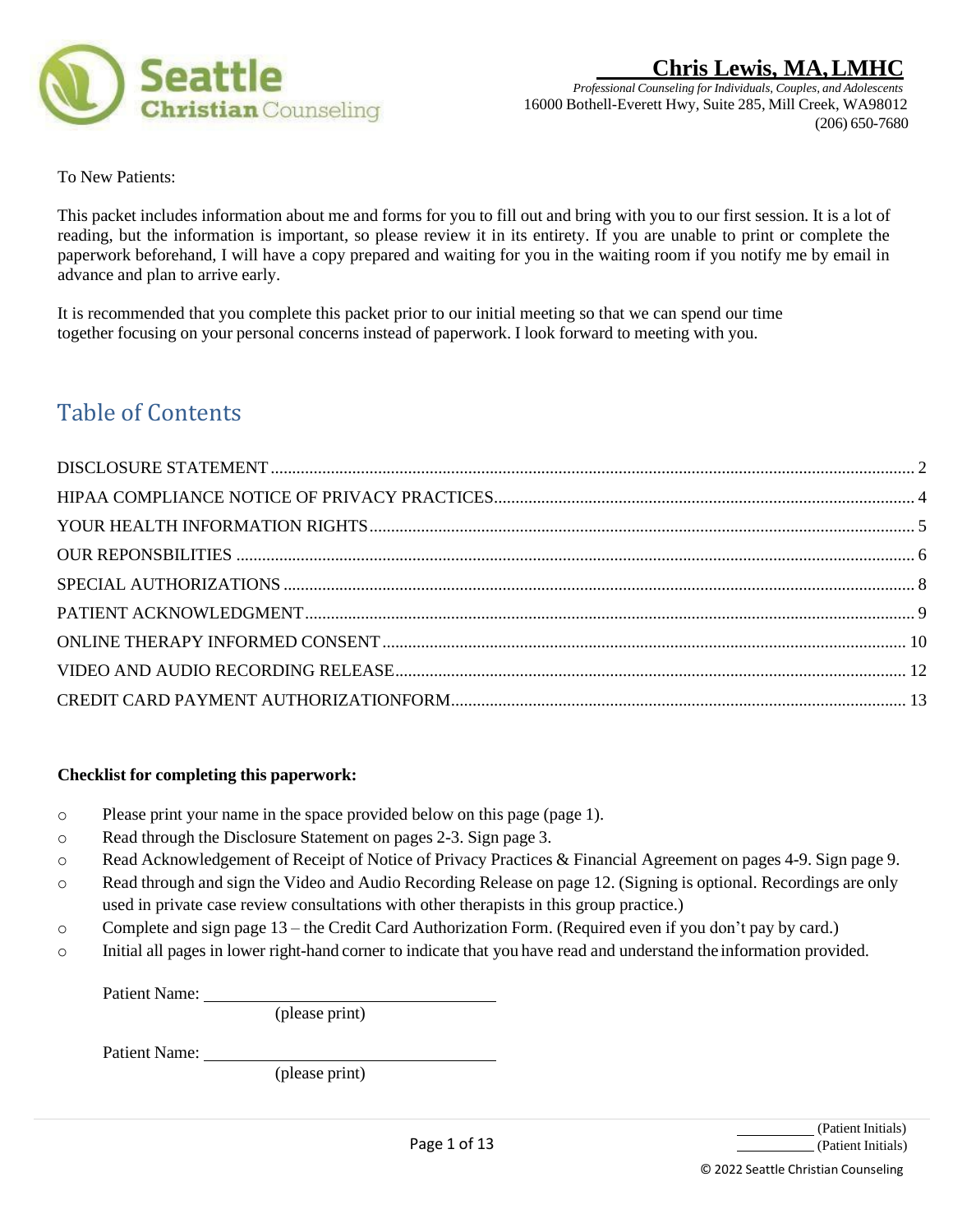

# **DISCLOSURE STATEMENT**

## **Counselor Training, Counseling Orientation, General Information, and Counseling Fees**

**Training and Degrees:** I earned my M.A. in Counseling Psychology from The Seattle School of Theology & Psychology. This program is accredited by the State of Washington to award degrees at the master's level. During and after my studies, I was a therapist intern/extern at Seattle Pacific University, counseling both individuals and groups. I then worked as a therapist at a regional outpatient hospital clinic, counseling individuals and leading a men's therapy group, before moving to private practice. I practice under the title of Washington State Licensed Mental Health Counselor (#LH60642600). Seattle Christian Counseling provides office space and administrative support, but I am responsible for all patient care.

**Counseling Orientation**: I take a bio-psycho-social-spiritual approach to treating the whole person, to understand both your unique Self and how it has been shaped by family and other systems. My clinical approach draws primarily from psychodynamic, psychoanalytic and depth-oriented modalities, as well as attachment, narrative, interpersonal and family systems theories. My graduate training also emphasized the integration of psychology and theology, which may provide another lens on our work. I view counseling as a creative, collaborative process rooted in relationship. By nature, we are relational beings who struggle to locate and maintain the boundaries of a healthy Self-in-relationship. We come to know ourselves through others, who give meaning to our life story in ways both beautiful and hurtful. How we see and 'tell' this story is often determined by the faulty and distorted old scripts we learned to follow in order to cope and find security long ago. Therapy is the hard, redemptive work of remembering, rewriting, and retelling that story in more accurate and nuanced and ways. It is a safe space for you to explore both your own experience and how others experience you. Deep change occurs within a trustworthy alliance that empowers you to discover your own voice. Really, to trust yourself. Together we will examine how past events, adaptive strategies, and relational patterns (scripts) are being unconsciously replayed in the present, provoking doubt and distress – but also a hope for something new.

**Fees:** Following the **couples** initial 60-minute intake session (**\$240**), the fee for a standard 53-minute session is **\$210**. Fees may be adjusted annually. Payments (cash, check or credit) are to be made at the beginning of each session. In addition to your session fee, there will be a fee for using your credit card, which will be the exact amount the credit card company charges Seattle Christian Counseling, PLLC. Fees change regularly but will range between 2.5%-4% of your transaction. If you would like to know the exact current rate, please ask your therapist at the time of your appointment. A \$30 fee will be charged for returned checks. Unpaid balances incur the maximum finance charge allowed by law after 30 days. Outstanding balances may be sent to a collection agency.

**Missed Appointments:** In the event that you are unable to keep an appointment, I must be notified a minimum of three days (72 hours) in advance. **If you miss your appointment for whatever reason and fail to give me adequate notice, you will be responsible for the full fee for the session.** If you are late, I will still stop at our regular ending time in order to keep my schedule, and you will still be required to pay for the entire session. In the event of a missed appointment, the bill will reflect a late cancellation instead of a clinical session. Most insurance companies will not reimburse for missed appointments. If I have an emergency, I will notify you as soon as possible of my need to reschedule our appointment.

**Termination of Treatment:** When you wish to terminate treatment, please give a minimum of one week's notice. You may terminate treatment at any time without moral, legal, or financial obligation beyond payment of services already rendered. It is expected that we will discuss the prospect of termination so that both parties will be clear about any details that need attention as part of the termination process. If you fail to schedule a future appointment, cancel a scheduled appointment, or fail to keep a scheduled appointment and do not contact me within 30 days of the date of last recorded contact, it will be understood that you have terminated treatment. I shall have no further obligation to you once treatment has been terminated.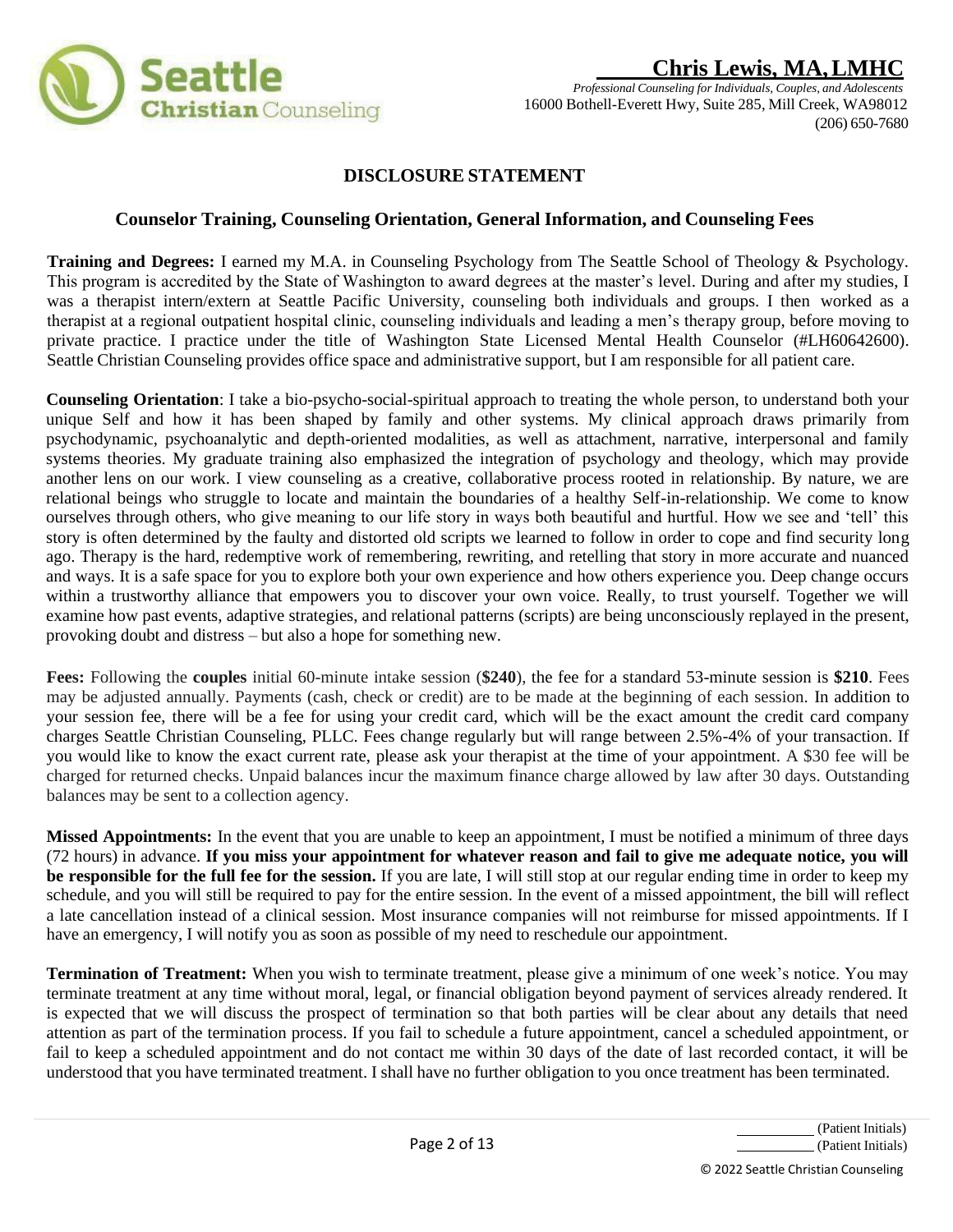



**Testifying in Court:** If you become involved in any legal proceedings that require my participation, you will be expected to pay for all of my professional time. This includes any preparation and transportation time, even if I am called to testify by another party. Because of the difficulty of legal involvement, I charge \$250 per hour for preparation and travel, for attendance (waiting and participation) at any legal proceeding. Having said this, I am not a certified child custody evaluator and will be unable to help you legally if this is your purpose in pursuing treatment with me.

**Choosing a Counselor:** You have the right to choose a counselor who best suits your needs and purposes. You may seek a second opinion from another mental health practitioner or may terminate therapy at any time.

**State Mandated Disclosure:** I have broad discretion to release any information that I deem relevant in situations where I believe my patient or others to be at risk of physical harm, physical or sexual abuse, molestation, or severe neglect.

**Consultations:** I regularly consult with other professionals regarding patients with whom I am working. This allows me to gain other perspectives and ideas about how to better help you reach your goals. These consultations are conducted in such a way that confidentiality is maintained.

**State Registration:** Therapists practicing psychotherapy for a fee must be registered or certified with the Department of Health for the protection of the public health and safety. Registration of an individual with the department does not include recognition of any practice standards, nor does it necessarily imply the effectiveness of any treatment. The purpose of the Counselor Credentialing Act (Chapter 18.19 RCW) is (a) to provide protection for public health and safety, and (b) to empower the citizens of the State of Washington by providing a complaint process against those counselors who commit acts of unprofessional conduct.

**Unprofessional Conduct:** The brochure titled "Counseling or Hypnotherapy Patients" lists ways in which counselors may work in an unprofessional manner. If you suspect that my conduct has been unprofessional in any way, please contact the Department of Health at the following address and phone number:

> Department of Health, Counselor Programs PO Box 47869 Olympia WA 98504-7869 (360) 664-9098

**Contacting Me By Phone:** You may leave a voice message at (**206) 650-7680**. I check this message periodically and will typically return calls within 24 hours. Please limit your phone conversation needs to appointment scheduling and emergencies.

**Emergencies:** If you are in an emergency situation and cannot reach me, please call one of the following numbers for help:

General Emergencies: 911

Crisis Clinic: (800) 244-5767 or (206) 461-3222

I have read and understand the information present in this form. Date:

Date:

Date:

Patient Signature

Patient Signature

Chris Lewis, MA, LMHC

(Patient Initials) (Patient Initials)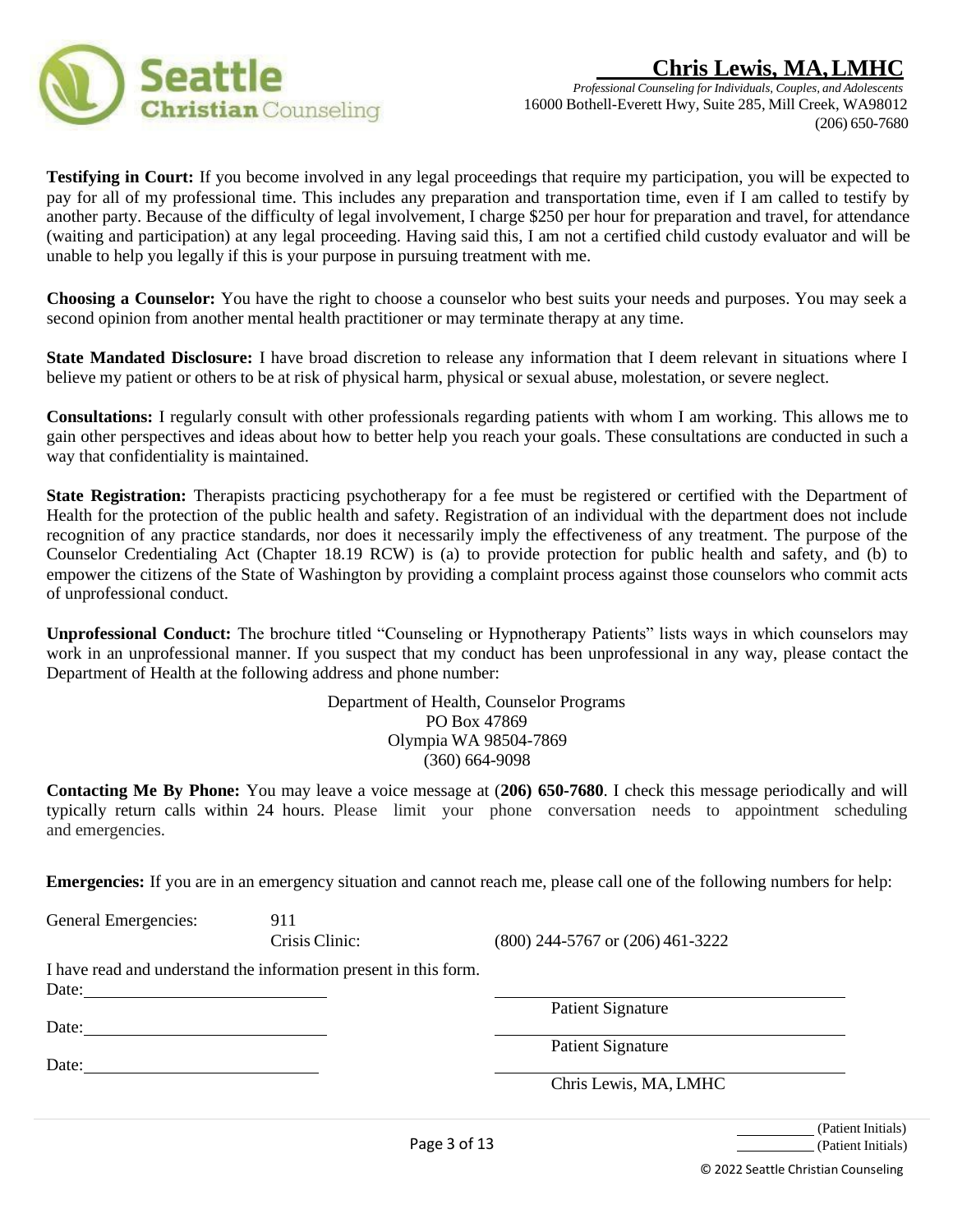

# **HIPAA COMPLIANCE NOTICE OF PRIVACY PRACTICES**

**This notice describes how medical information about you may be used and disclosed, and how you can get access to this information. This information will include Protected Health Information (PHI), as that term is defined in privacy regulations issued by the United States Department of Health and Human Services pursuant to the Health Insurance Portability and Accountability Act of 1996 ("HIPAA") and, as applicable, RCW Chapter 70.02 entitled "Medical Records - Health Care Access and Disclosure." Please review it carefully.**

We respect your privacy. We understand that your personal health information is very sensitive. We will not disclose your information to others unless you tell us to do so, or unless the law authorizes or requires us to do so. The law protects the privacy of the health information we create and obtain in providing our care and services to you. For example, your protected health information includes your symptoms, test results, diagnoses, treatments, health information from other providers, and billing and payment information relating to these services. Federal and state law allows us to use and disclose your protected health information for purposes of treatment and health care operations. State law requires us to get your authorization to disclose this information for payment purposes.

## **Protected Health Information:**

*Protected health information* means individually identifiable health information:

- Transmitted by electronic media.
- Maintained in any medium described in the definition of electronic media; or
- Transmitted or maintained in any other form ormedium.

## **Examples of Use and Disclosures of Protected Health Information for Treatment, Payment, and Health Operations**

### **For treatment:**

- Information obtained by a nurse, physician, clinical psychologist, MSW, therapist, or other member of ourhealth care team will be recorded in your medical record and used to help decide what care may be right for you.
- We may also provide information to others providing you care. This will help them stay informed about yourcare.

### **For payment:**

• In Washington State, written patient permission is required to use or disclose PHI for payment purposes, including to your health insurance plan. We will have you sign another form Assignment of Benefits or similar form for this purpose (RCW 70.02.030(6)). Health plans need information from us about your medical care. Information provided to health plans may include your diagnosis, procedures performed, or recommendedcare.

### **For healthcare operations:**

- We use your medical records to assess quality and improve services.
- We may use and disclose medical records to review the qualifications and performance of our healthcare providers and to train our staff.
- We may contact you to remind you about appointments and give you information about treatment alternatives or other health-related benefits and services.
- We may use and disclose your information to conduct or arrange for services, including:
	- $\triangleright$  medical quality review by your health plan.
	- ➢ accounting, legal, risk management, and insurance services.
	- ➢ audit functions, including fraud and abuse detection and compliance programs.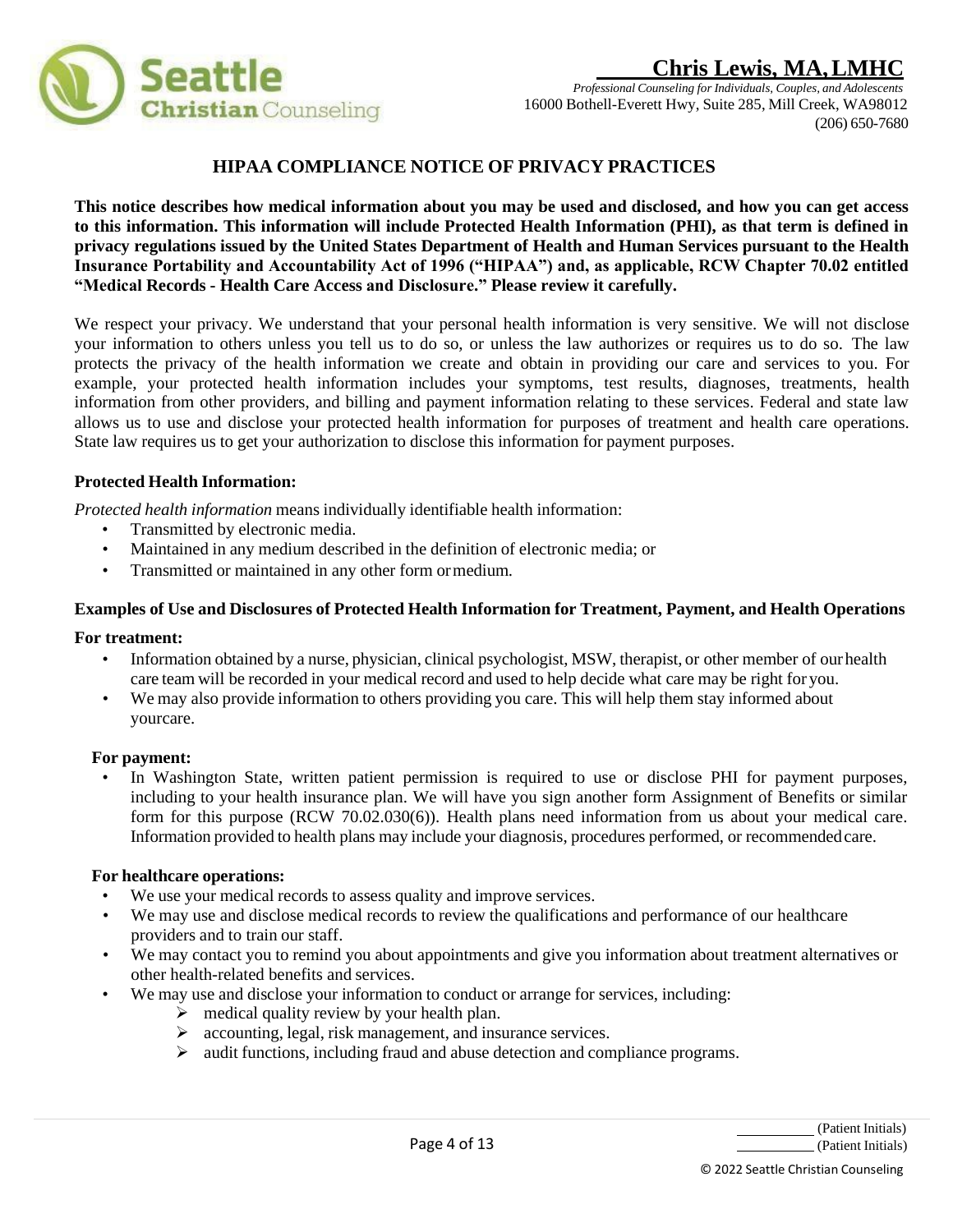

*Professional Counseling for Individuals, Couples, and Adolescents* 16000 Bothell-Everett Hwy, Suite 285, Mill Creek, WA98012 (206) 650-7680

# **YOUR HEALTH INFORMATION RIGHTS**

The health and billing records we create, and store are the property of health care provider. The protected health information in it, however, generally belongs to you. You have a right to:

- Receive, read, and ask questions about this Notice.
- Ask us to restrict certain uses and disclosures. You must deliver this request in writing to us. We are not required to grant the request. But we will comply with any request granted.
- Request and receive from us a paper copy of the most current Notice of Privacy Practices for Protected Health Information ("Notice").
- Request that you be allowed to see and get a copy of your protected health information. You may make this request in writing. We have a form available for this type of request.
- Have us review a denial of access to your health information—except in certain circumstances.
- Ask us to change your health information. You may give us this request in writing. You may write a statement of disagreement if your request is denied. It will be stored in your medical record and included with any release of your records.
- When you request, we will give you a list of disclosures of your health information. The list will not include disclosures to third-party payors. You may receive this information without charge once every 12 months. We will notify you of the cost involved if you request this information more than once in 12months.
- Ask that your health information be given to you by another means or at another location. Please sign, date, and give us your request in writing.
- Cancel prior authorizations to use or disclose health information by giving us a written revocation. Your revocation does not affect information that has already been released. It also does not affect any action taken before we have it. Sometimes, you cannot cancel an authorization if its purpose were to obtain insurance.

For help with these rights during normal business hours, please contact our Privacy Officer:

Chris Lewis, MA, LMHC 16000 Bothell-Everett Hwy, Suite 285 Mill Creek, WA 98012 Tel: (206) 650-7680

### **Psychotherapy Notes:**

Notes recorded (in any medium) by a health care provider who is a mental health professional documenting or analyzing the contents of a conversation during a private counseling session or a group, joint, or family counseling session and that are separated from the rest of the individual's medical record. *Psychotherapy notes* excludes medication prescription and monitoring, counseling session start and stop times, the modalities and frequencies of treatment furnished, results of clinical tests, and any summary of the following items: diagnosis, functional status, the treatment plan, symptoms, prognosis, and progress to date. An authorization to use or disclose psychotherapy notes is required except if used by the originator of the notes for treatment, to a person or persons reasonably able to prevent or lessen the threat (including the target of the threat), if the originator believes in good faith that the use or disclosure is necessary to prevent or lessen a serious and imminent threat to the health or safety of a person or the public, if the notes are to be used in the course of training students, trainees or practitioners in mental health; to defend a legal action or any other legal proceeding brought forth by the patient; when used by a medical examiner or coroner; for health oversight activities of the originator; or when required by law.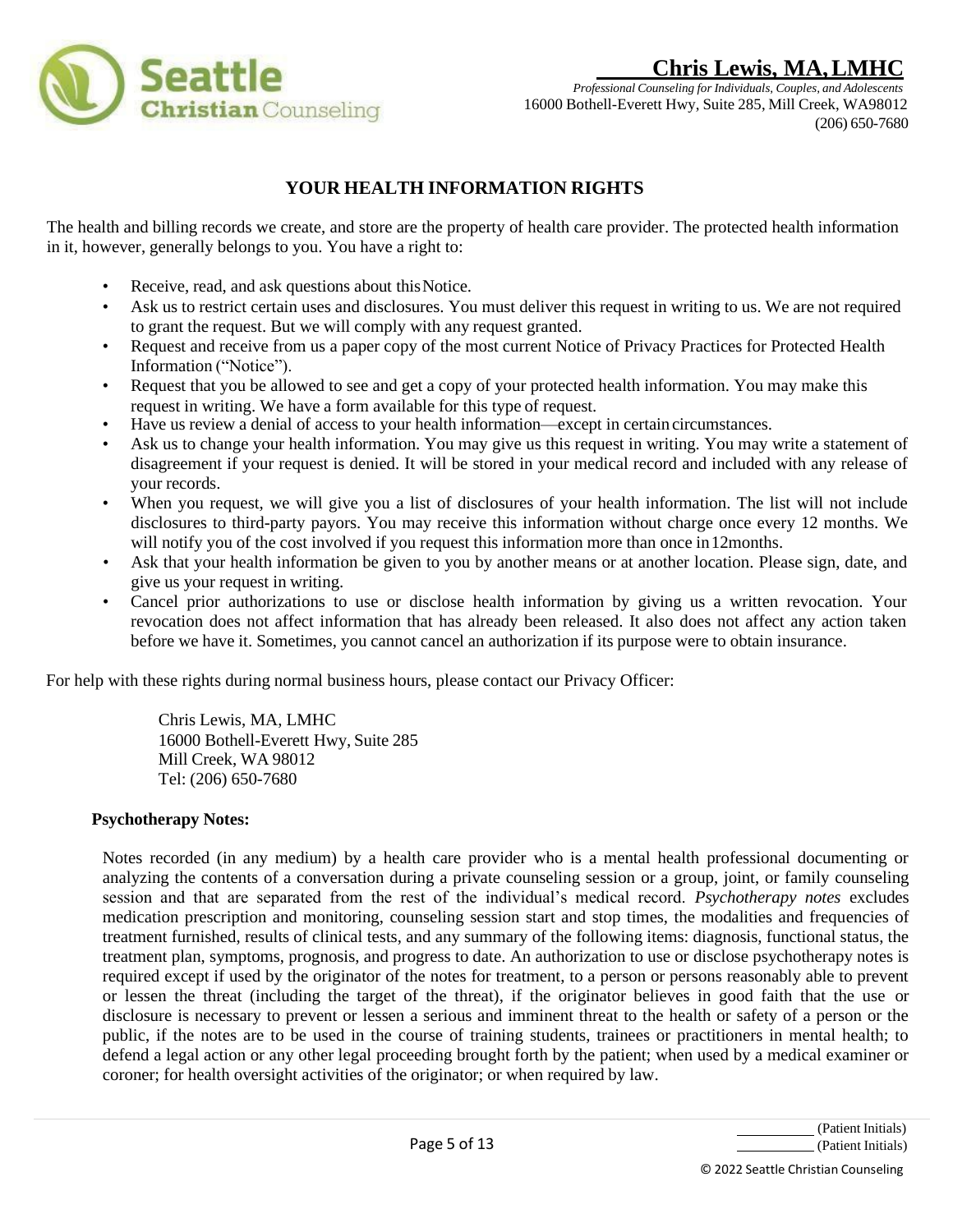

*Professional Counseling for Individuals, Couples, and Adolescents* 16000 Bothell-Everett Hwy, Suite 285, Mill Creek, WA98012 (206) 650-7680

# **OUR REPONSBILITIES**

## **We are required to:**

- Keep your protected health information private.
- Give you this Notice.
- Follow the terms of this Notice.

We have the right to change our practices regarding the protected health information we maintain. If we make changes, we will update this Notice. You may receive the most recent copy of this Notice by calling and asking for it or by visiting our office or medical records department to pick one up.

### **To Ask for Help or Complain**

If you have questions, want more information, or want to report a problem about the handling of your protected health information, you may contact our Privacy Officer at the above address.

If you believe your privacy rights have been violated, you may discuss your concerns with the Privacy Officer. You may send a written complaint to the Washington State Department of Health at:

510 4<sup>th</sup> Avenue W, Suite 404 Seattle, WA 98119

You may also file a complaint with the U.S. Secretary of Health and Human Services.

We respect your right to file a complaint with us or with the U.S. Secretary of Health and Human Services. If you complain, we will not retaliate against you.

### **Other Disclosures and Uses of Protected Health Information**

Notification of Family and Others:

• Unless you object, we may release health information about you to a friend or family member who is involved in your medical care. We may also give information to someone who helps pay for your care. We may tell your family or friends your condition and that you are in a hospital. This would be limited to your name and general health condition (for example, "critical," "poor," "fair," "good" or similar statements). In addition, we may disclose health information about you to assist in disaster relief efforts.

You have the right to object to this use or disclosure of your information. If you object, we will not use or disclose it.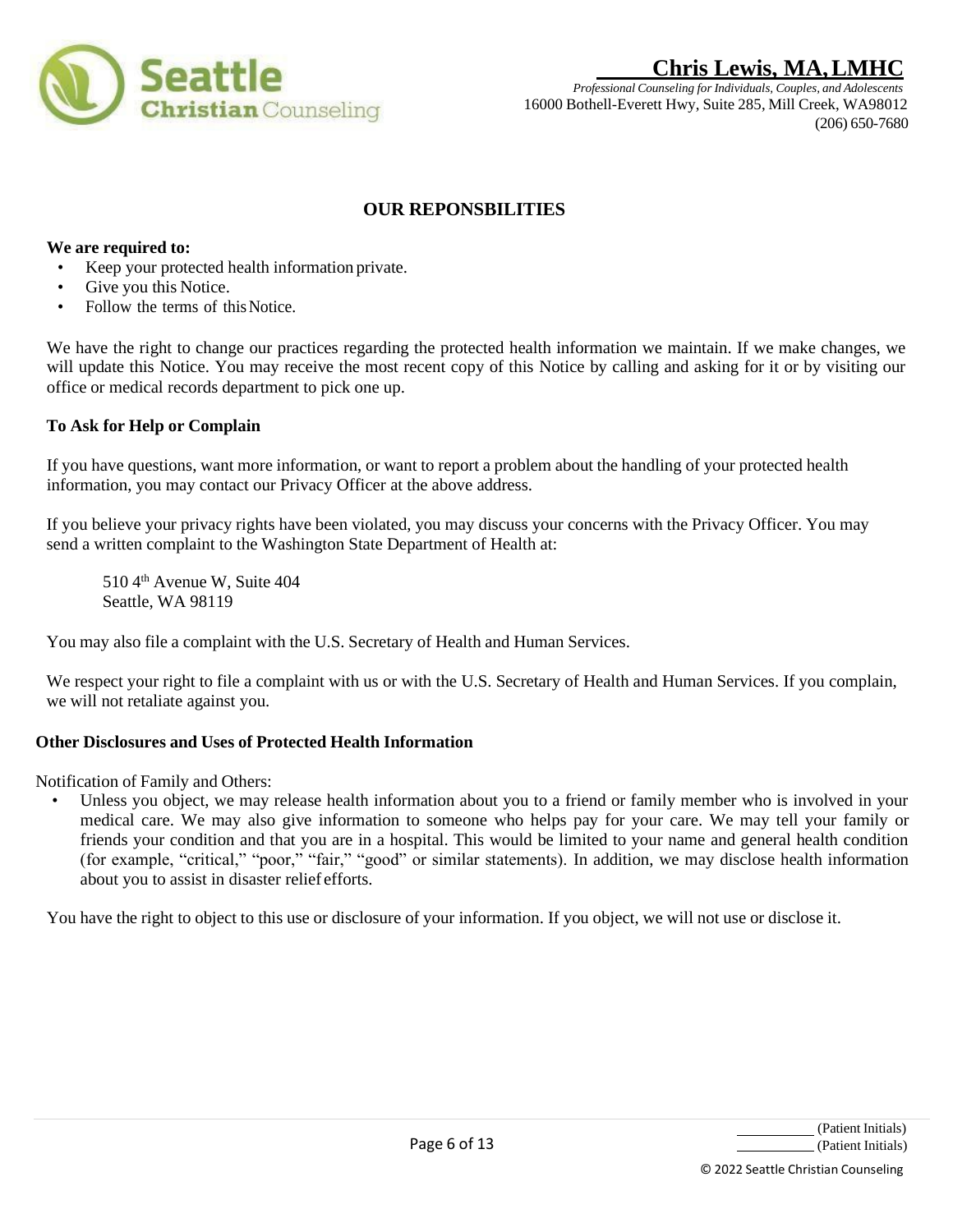

*Professional Counseling for Individuals, Couples, and Adolescents* 16000 Bothell-Everett Hwy, Suite 285, Mill Creek, WA98012 (206) 650-7680

### **We may use and disclose your protected health information without your authorization as follows:**

- With Medical Researchers—if the research has been approved and has policies to protect the privacy of your health information. We may also share information with medical researchers preparing to conduct a research project.
- **To the Food and Drug Administration (FDA)** relating to problems with food, supplements, and products.
- **To Comply with Workers' Compensation Laws -** if you make a workers' compensation claim.

## **For Public Health and Safety Purposes as Allowed or Required byLaw:**

- to prevent or reduce a serious, immediate threat to the health or safety of a person or the public.
- to public health or legal authorities
- to protect public health and safety
- to prevent or control disease, injury, or disability
- to report vital statistics such as births or deaths.
- **To Report Suspected Abuse or Neglect** to public authorities.
- **To Correctional Institutions** if you are in jail or prison, as necessary for your health and the health and safety of others.
- **For Law Enforcement Purposes** such as when we receive a subpoena, court order, or other legal process, or you are the victim of a crime.
- **For Health and Safety Oversight Activities**. For example, we may share health information with the Department of Health.
- **For Disaster Relief Purposes**. For example, we may share health information with disaster relief agencies to assist in notification of your condition to family or others.
- **For Work-Related Conditions That Could Affect Employee Health**. For example, an employer may ask us to assess health risks on a jobsite.
- **To the Military Authorities of U.S. and Foreign Military Personnel**. For example, the law may require us to provide information necessary to a military mission.
- **In the Course of Judicial/Administrative Proceedings** at your request, or as directed by a subpoena or court order.
- **For Specialized Government Functions**. For example, we may share information for national security purposes.
- **To Coroners, Medical Examiners, Funeral Directors**. We may disclose PHI to a coroner or medical examiner to identify a deceased person and determine the cause of death. In addition, we may disclose PHI to funeral directors, as authorized by law, so that they may carry out theirjobs.
- **Organ and Tissue Donations**. If you are an organ donor, we may use or disclose PHI to organizations that help procure, locate, and transplant organs in order to facilitate an organ, eye or tissue donationand transplantation.
- **Incidental Disclosures**. We may use or disclose PHI incident to a use or disclosure permitted by the HIPAA Privacy Rule so long as we have reasonably safeguarded against such incidental uses and disclosures and have limited them to the minimum necessaryinformation.
- **Limited Data Set Disclosures**. We may use or disclose a limited data set (PHI that has certain identifying information removed) for purposes of research, public health, or health care operations. This information may only be disclosed for research, public health, and health care operations purposes. The person receiving the information must sign an agreement to protect theinformation.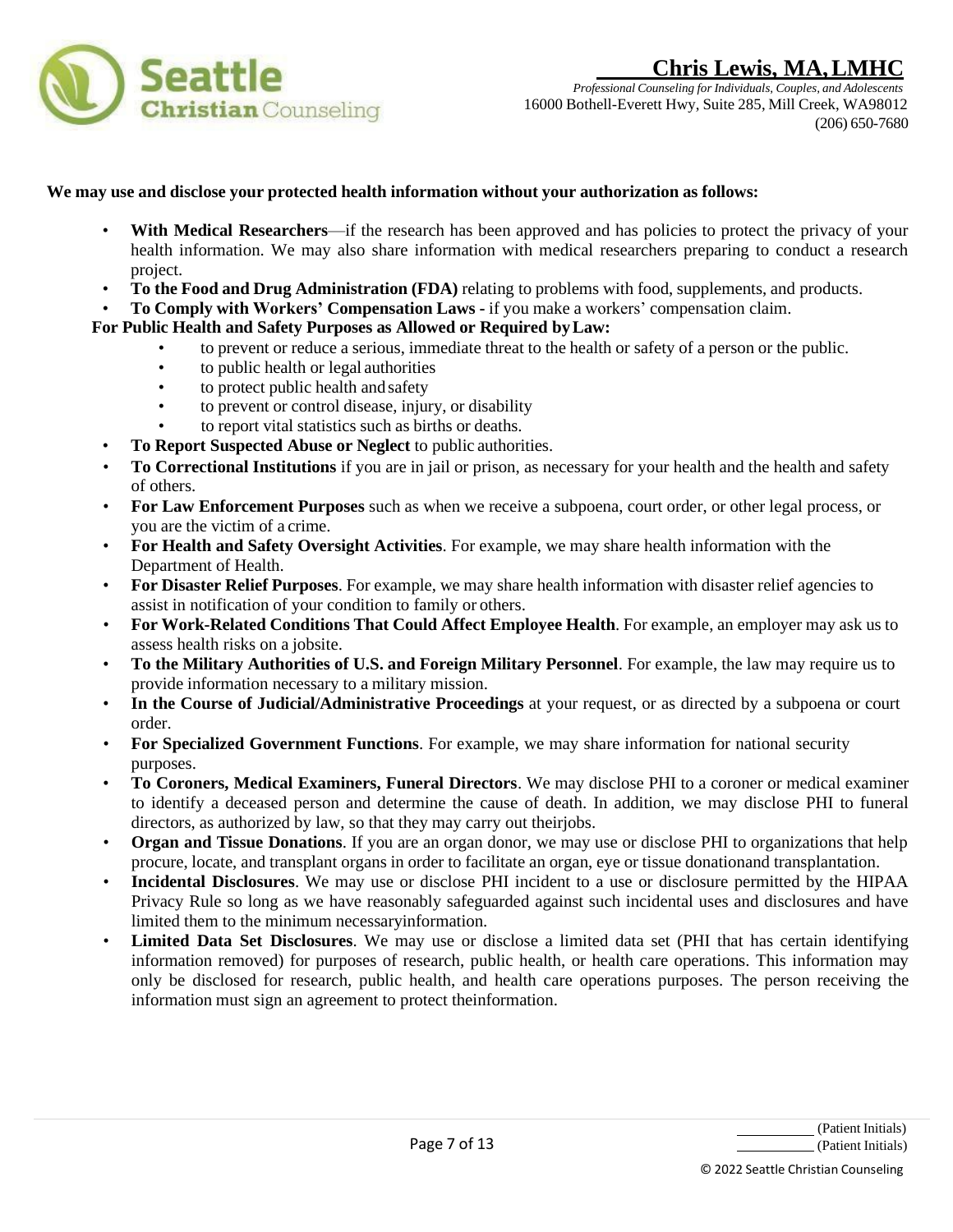

*Professional Counseling for Individuals, Couples, and Adolescents* 16000 Bothell-Everett Hwy, Suite 285, Mill Creek, WA98012 (206) 650-7680

# **SPECIAL AUTHORIZATIONS**

Certain federal and state laws that provide special protections for certain kinds of personal health information call for specific authorizations from you to use or disclose information. When your personal health information falls under these special protections, we will contact you to secure the required authorizations to comply with federal and state laws such as:

- Uniform Health Care Information Act (RCW70.02)
- **•** Sexually Transmitted Diseases (RCW 70.24.105)
- **•** Drug and Alcohol Abuse Treatment Records (RCW 70.96A.150)
- **•** Mental Health Services for Minors (RCW 71.05.390-690)
- **•** Communicable and Certain Other Diseases Confidentiality (WAC246-100-016)
- Confidentiality of Alcohol and Drug Abuse Patients (42 CFR Part2)

If we need your health information for any other reason that has not been described in this notice, we will ask for your written authorization before using or disclosing any identifiable health information about you. Most important, if you choose to sign an authorization to disclose information, you can revoke that authorization at a later time to stop any future use and disclosure.

### **Other Uses and Disclosures of Protected Health Information**

• Uses and disclosures not in this Notice will be made only as allowed or required by law or with your written authorization.

**Effective Date:** , 20

### **ACKNOWLEDGMENT OF RECEIPT OF NOTICE OF PRIVACY PRACTICES AND FINANCIAL AGREEMENT**

(Pursuant to the Health Insurance Portability and Accountability Act of 1996 (HIPAA) and RCW 70.02.120)

**Chris Lewis** keeps a record of the health care services we provide you. You may ask to see and copy that record. You may also ask to correct that record. We will not disclose your record to others unless you direct us to do so or unless the law authorizes or compels us to do so. You may see your record or get more information about it by contacting our Privacy Officer. Written requests should be made to the Privacy Officer at the following address:

Chris Lewis, MA, LMHC

16000 Bothell-Everett Hwy, Suite 285 Mill Creek, WA 98012 Tel: (206) 650-7680

Our **Notice of Privacy Practices** describes in more detail how your health information may be used and disclosed, and how you can access your information.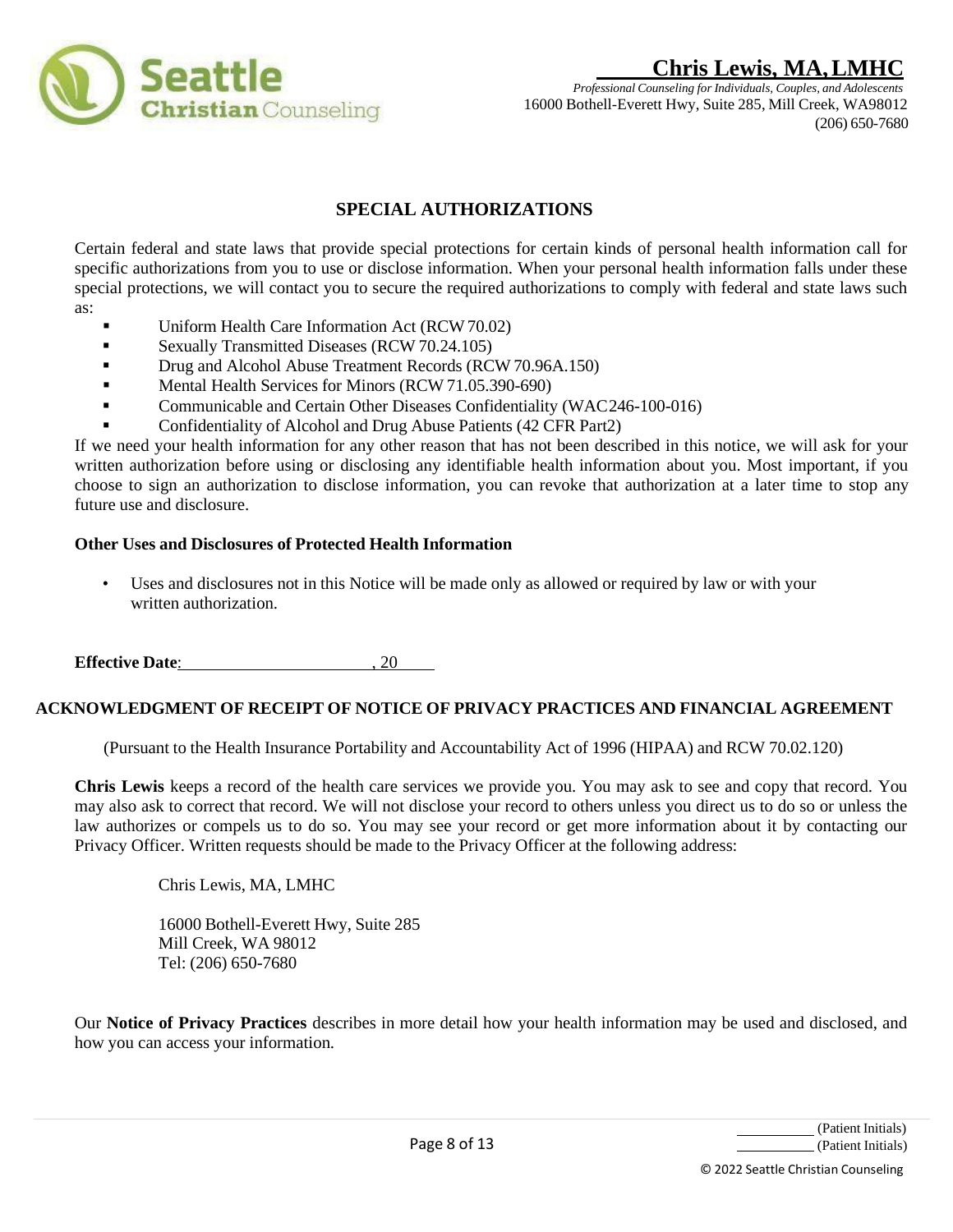

# **Chris Lewis, MA,LMHC** *Professional Counseling for Individuals, Couples, and Adolescents*

16000 Bothell-Everett Hwy, Suite 285, Mill Creek, WA98012 (206) 650-7680

# **PATIENT ACKNOWLEDGMENT**

## **BY MY SIGNATURE BELOW I ACKNOWLEDGE RECEIPT OF THE NOTICE OF PRIVACY PRACTICES.**

**VERIFICATION OF MEDICAL CONSENT:** I, the undersigned, hereby agree and consent to the plan of care proposed to me by the Covered Entity. I understand that I, or my authorized representative, have the right to decide whether to accept or refuse medical care. I will ask for any information I want to have about my medical care and will make my wishes known to the Covered Entity and/or its staff. The Covered Entity shall not be liable for the acts or omissions of others.

**AUTHORIZATION TO RELEASE INFORMATION – IF APPLICABLE:** I, the undersigned, hereby authorize the Covered Entity and/or its staff, to the extent required to assure payment, to disclose any diagnosis and pertinent medical information to a designated person, corporation, governmental agency or third party payer which is liable to the Covered Entity for the Covered Entity's charges or who may be responsible for determining the necessity, appropriateness, or amount related to the Covered Entity's treatment or charges, including medical service companies, insurance companies, workmen's compensation carriers, Social Security Administration, intermediaries, and the State Department of Health and Human Services when the patient is a Medicaid or Medicare recipient. This consent shall expire upon final payment relative to my care.

### **FINANCIAL AGREEMENT:**

**PRIVATE PAY:** I, the undersigned, hereby agree, whether signing as agent or as a patient, to be financially responsible to the Covered Entity for all charges not paid by insurance. I understand this amount is due at the beginning of the session.

**INSURANCE COVERAGE – IF APPLICABLE:** I certify that the information given to me in applying for payment under government or private insurance is correct. I hereby assign payment directly to the Covered Entity for benefits otherwise payable to me. Any portion of charges not paid by the insurance company will be billed to me and is then due and payable within thirty (30) days of invoice. I understand the Covered Entity will verify my insurance coverage but that this does not guarantee payment by the insurance company and I will be responsible for all non-covered charges. I understand that it is my responsibility to determine the coverage limits of my insurance.

I understand a minimum monthly fee of 1% (annual rate of 12%) may be charged for late payment on all balances not covered by insurance. This is in addition to a charge for reasonable attorney fees, court costs, and collection agency expenses incurred to collect the amount due.

Patient or legally authorized individual signature Date

Patient or legally authorized individual signature Date

Printed name if signed on behalf of the patient Relationship

(parent, legal guardian, personal representative)

(Patient Initials) (Patient Initials)

© 2022 Seattle Christian Counseling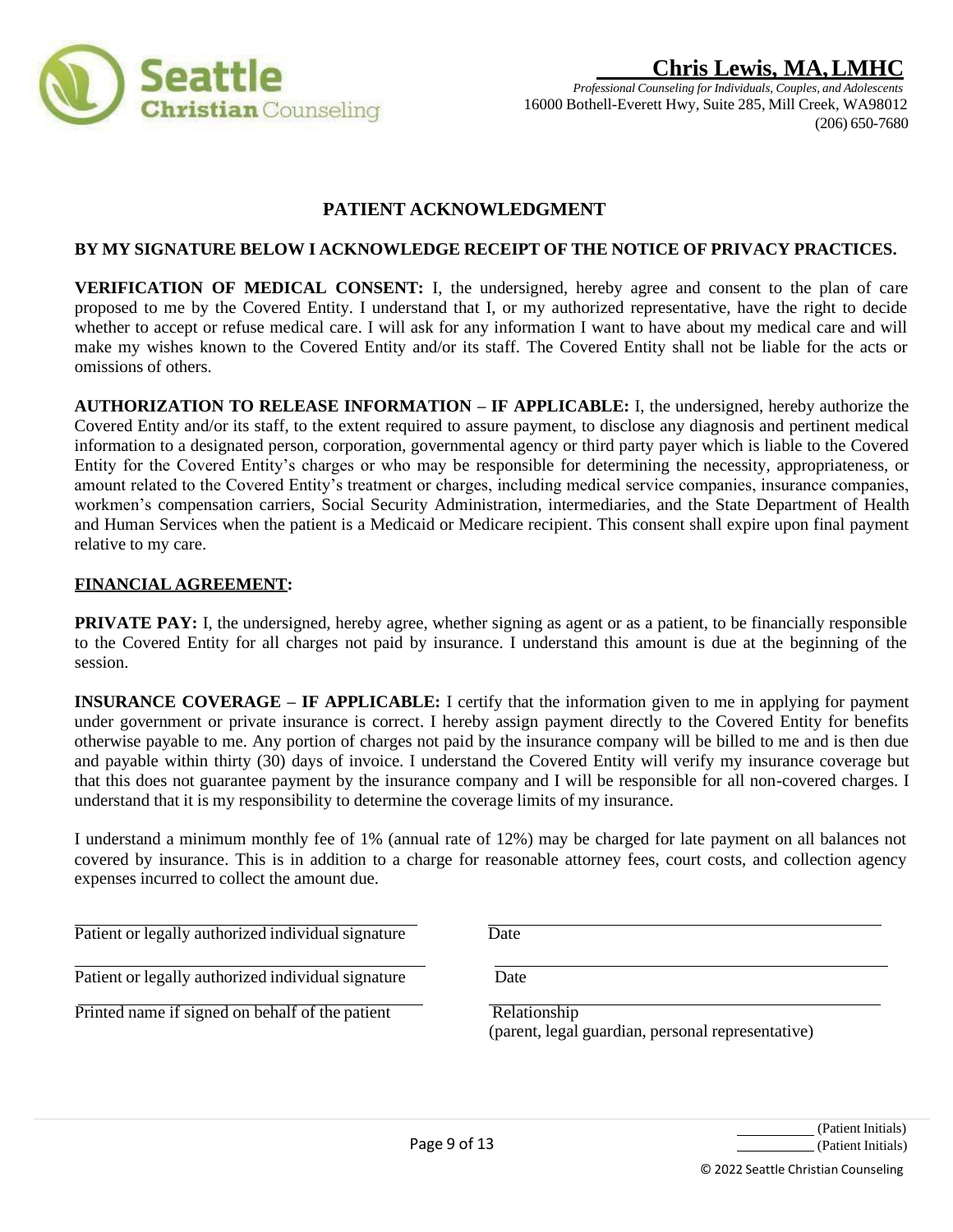

*Professional Counseling for Individuals, Couples, and Adolescents* 16000 Bothell-Everett Hwy, Suite 285, Mill Creek, WA98012 (206) 650-7680

## **ONLINE THERAPY INFORMED CONSENT (page 1 of 2)**

Christopher Lewis, M.A. Licensed Psychotherapist [chrisl@seattlechristiancounseling.com](mailto:chrisl@seattlechristiancounseling.com)

# **https://doxy.me/currach**

I hereby consent to telemedicine (online psychotherapy services) provided by Christopher Lewis, M.A. LMHC. I understand that "telemedicine" includes the practice of health care delivery, diagnosis, consultation, treatment, transfer of medical data, and education using interactive audio, video, or data communications. I understand that telemedicine also involves the communication of my medical/mental health information, both orally and visually, to health care practitioners located in Washington or outside of Washington.

## **I understand that I have the following rights with respect to telemedicine:**

I have the right to withhold or withdraw consent at any time without affecting my right to future treatment; nor risking the loss of any program benefits to which I'd otherwise be entitled.

The laws that protect the confidentiality of my medical information also apply to telemedicine. As such, I understand that the information disclosed by me during the course of my therapy is generally confidential. However, there are both mandatory and permissive exceptions to confidentiality, including, but not limited to reporting child, elder, and dependent adult abuse; expressed threats of violence towards an ascertainable victim or myself; and where I make my mental or emotional state an issue in a legal proceeding. This information is detailed in the Notice of Privacy Practices that I received. I also understand that the dissemination of any personally identifiable images or information from the telemedicine interaction to researchers or other entities shall not occur without my written consent.

I accept that telemedicine does not provide emergency services. During our first session, Chris and I will discuss an emergency response plan. If I am experiencing an emergency situation, I understand that I can call 911 or proceed to the nearest hospital emergency room for help. If I am having suicidal thoughts or making plans to harm myself, I can call the National Suicide Prevention Lifeline at 1-800-273-TALK (8255) for free 24-hour hotline support.

I understand that I have a right to access my medical information and copies of medical records in accordance with Washington and Washington law. I understand that I may benefit from telemedicine, but that results cannot be guaranteed. Advantages of telemedicine include but are not limited to increased access to providers, elimination of transportation concerns such as access and cost, reduced risk for medically fragile clients, increased comfort and familiarity for clients in their own environments.

Telemedicine sessions will be held with the use of https://doxy.me. Please join my waiting room using this link: **https://doxy.me/currach**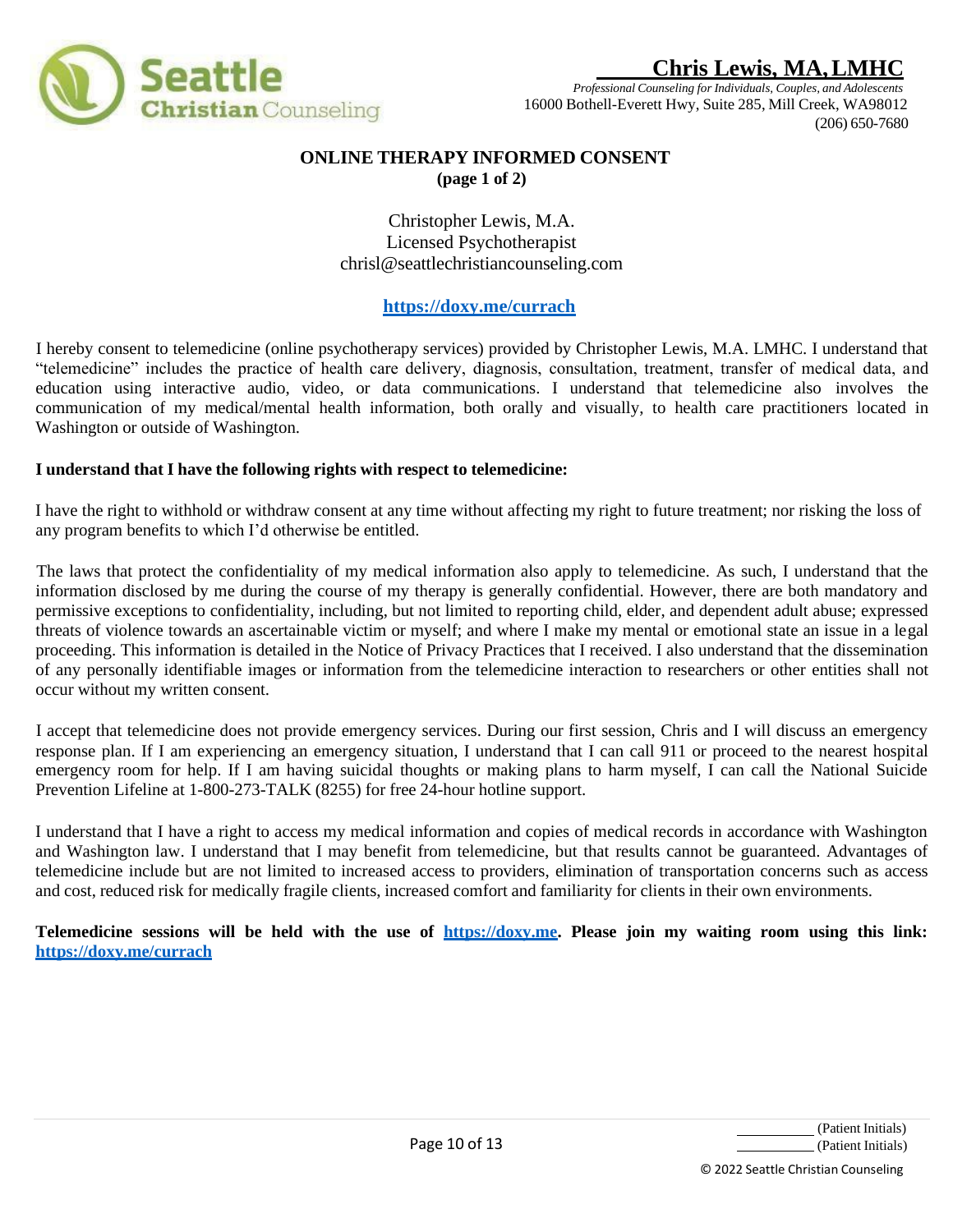



I understand that telemedicine-based services and care may not be as complete as face-to-face services. I also understand that if my psychotherapist believes I would be better served by another form of psychotherapeutic services (e.g., face-to-face services) I will be referred to a psychotherapist who can provide such services in my area. Finally, I understand that there are potential risks and benefits associated with any form of psychotherapy, and that despite my efforts and the efforts of my psychotherapist, my condition may not be improved, and in some cases, may even get worse.

I understand that there are technological risks specific to telemedicine, including, but not limited to, the possibility, despite reasonable efforts on the part of my psychotherapist, that: the transmission of my medical information could be disrupted or distorted by technical failures; the transmission of my medical information could be interrupted by unauthorized persons; and/or the electronic storage of my medical information could be accessed by unauthorized persons. I understand that my risks of a privacy violation increase substantially when I enter information on a public access computer, use a computer that is on a shared network, allow a computer to "auto remember" usernames and passwords, or use my work computer for personal communications; and that I am solely responsible for securing this end of our interaction.

#### **I understand that I am responsible for:**

(1) Providing the necessary computer, telecommunications equipment for my telemedicine, (2) Personal security and or protection on my computer,

(3) Location with sufficient lighting and privacy that is free from distractions or intrusions, (4) Reliable and secure highspeed internet connection.

(5) Backup form of communication (handy and on record) if the internet connection fails.

After we connect, I will help my therapist complete a check-in to ascertain the immediate suitability of telemedicine by verifying my name, location, whether I am in a situation conducive to a private, uninterrupted session, and my readiness to proceed. I will maintain current local emergency contact information with my therapist.

### **I have read and understand the information provided above.**

Patient Name:

Patient Signature:

Patient Name:

Patient Signature:

Date:

**Telemedicine sessions will be held with the use of https://doxy.me. Please join my waiting room using this link https://doxy.me/currach**

> (Patient Initials) (Patient Initials)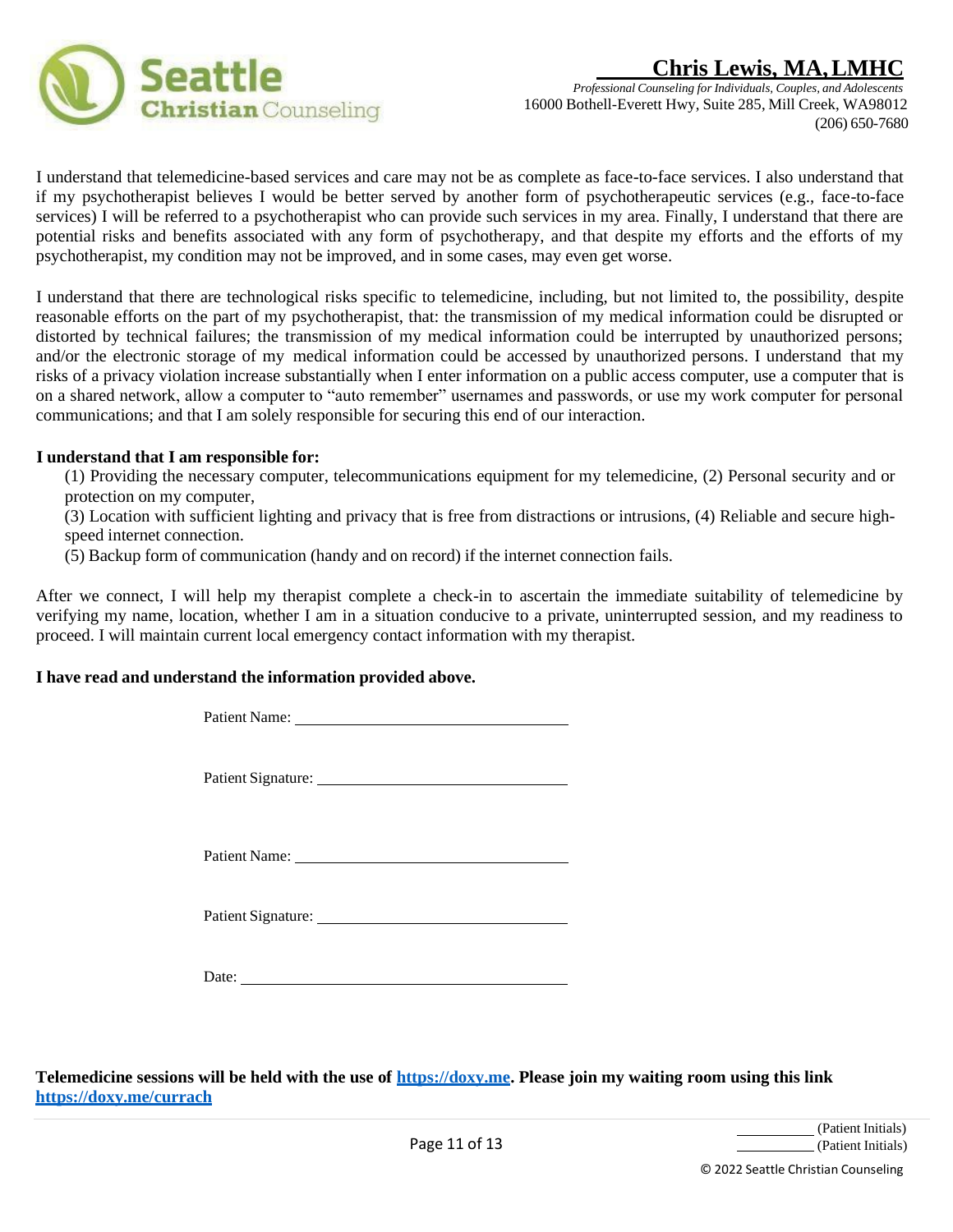

# **VIDEO AND AUDIO RECORDING RELEASE**

As an additional support for your counseling process, it is sometimes beneficial to use video feedback as part of our work together. This means that I may ask to video or audio record you during specific dialogues, exercises, or during entire sessions. This will give us the option to play back these tapes in session to help you see patterns of behavior in yourself or your significant other (if applicable). Because it usually takes some time to setup a video camera or audio recorder, I am requesting that we do the paperwork for this on the front end so that we can devote as much time to working on the issues that bring you into counseling. By viewing the videotape or listening to the audio recording in session, it allows us to "stop action" and process how you might approach an issue in a more productive way. It also allows you to witness your progress with your counselor and/or your relationship.

In addition to in-session use, I occasionally may use the video footage or audio recording to receive consultation from other health care professionals that I consult with. This may occur during time of treatment or thereafter for purposes of peer review, education, and quality assurance. During this process, your name will be kept confidential. In addition, all matters discussed with other health care providers will remain completely confidential. The video or audio recording will be used for no other purpose without your written permission, and it will be deleted when it is no longer needed for these purposes.

These recordings are the property of **Chris Lewis, MA, LMHC, Licensed Counselor** and will remain solely in my possession throughout the course of your counseling and until they are destroyed. Should you wish to review these recordings for any reason, we will arrange a session to do so. When unattended by me, these materials will remain in locked facilities and/or on encrypted computer systems at all times to ensure maximum confidentiality.

I hereby grant my/our permission for any audio or video recording that may be deemed pertinent in the counseling of my/ourselves, my/our marriage, or my/our family. The counseling sessions, records, video, and audio recordings are strictly confidential except where I consent to release, where state law requires the reporting of threats, violence, harm or child abuse, and neglect (from evidence or suspicion), and when information is subpoenaed by the courts.

In no way will the refusal to grant consent for this video or audio recording effect my/our getting assistance for myself/ourselves. I understand I may revoke this permission in writing at any time, but until I do so, it shall remain in full force and effect.

| Patient   |             |                       | Date |
|-----------|-------------|-----------------------|------|
|           | (signature) | (printed name)        |      |
|           |             |                       |      |
|           |             |                       |      |
| Patient   |             |                       | Date |
|           | (signature) | (printed name)        |      |
|           |             |                       |      |
|           |             |                       |      |
| Counselor |             |                       | Date |
|           |             |                       |      |
|           |             |                       |      |
|           |             |                       |      |
|           |             |                       |      |
|           | (signature) | Chris Lewis, MA, LMHC |      |